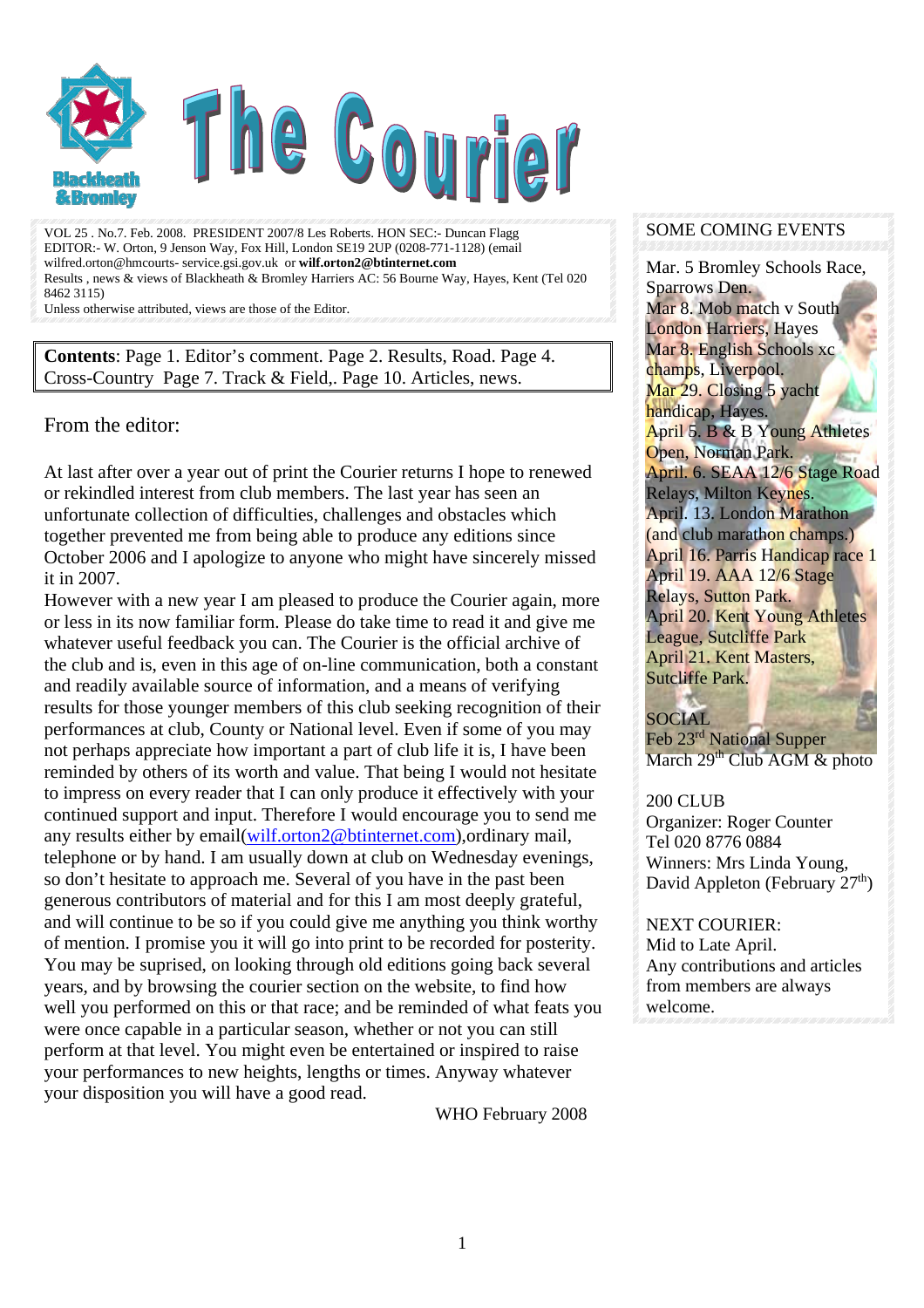## **The Courier February 2008. Results**

# *Road.*

## **Half Marathons**

**February 3<sup>rd</sup> Watford Half Marathon.** 2<sup>nd</sup> P. Tucker (1:10'50)-114<sup>th</sup> R. Hall- 471<sup>st</sup> K. Pratten

**February 10<sup>th</sup> Wokingham Half Marathon**. 4<sup>th</sup> J. Atkinson (1:07'.14)-8<sup>th</sup> P. Tucker (1:08'.34) *(winner T. Lambert (Winchester & District AC in 1:05.41)*

### **February 17th Sussex Beacon Half Marathon, Brighton (Gun time/** *chip tim***e)**

34. K. May (mv40) (1:20'46/*1:20'41*)- 65. Richard Hall (1 :23'51/*1:23'44*)- 84. D. Beadle (1:24'53/*1:24'45*)- 106. C. Gentle (mv40) (1:26'01/*1:25'52*)- 118. G. Williams (mv40) (1:26'40/*1:26'34*)- 186. Ms F. Green (1:28'48/*1:28'40*)- 256. M. Skelley (1:30'53/*1:30'46*)- 290. P. Burford (1:31'58/*1:31'51*)- 346. C. Hogg (1:33.31/*1:33'28*)- 387. Ms J. Bradshaw (1:34'26/*1:29'18*)- 708. Ms K. Philp (1:40'53/*1:40'46*)- 719. Mme A. McDonough (1:40'58/*1:40'44*)- 790. Ms K. Jones (1:42'02)/*1:39'58*)- 1032. J. Morris (1:45'50/*1:45'42*)- 1055. M. Ellison (1:45'06/*1:45'58*)- 2107. N. Merritt (1 :59'28/*1:59'20*)

#### **February 24th Childrens Mutual Tumbridge Wells Half Marathon**. (Gun time/*chip time*)

32. A. Tucker (1:23'53/*1:23'48)*- 48. N. Ayrton (*aka G. Maynard, Cambridge Harriers*) (1:25'42/*1:25':28*)- 85. S. Pairman (1:29'12/*1:29'07*)-162. T. Simmonds (1:34'18*/(1:34'.18)-* 183. Ms R. Ferguson (1:35'19/ *:35'09*)-422. K. Jinks (1:43'24/*1:42'29)-* 473. J. Osman (1 :44.45/*1 :44'42*)- 477. Mme A. McDonough (1 :44'55/*1 :44.35*)- 733. C. Fulford-Brown (1 *:*53.25/*1:52'57)*-. 960. R. Hogwood (2 :00'53/*1 :59'.30) (Mens' team finished 10th with 263 points, Ladies' team finished 5th with 122 points)*

## **Other Distances**

**December 16<sup>th</sup>. (2007). Lossiemouth Turkey Trot 10miles . G. Murray (m70) (1:42'18)** 

**January 1<sup>st</sup>. Louis Buckie 4.8 miles.** G. Murray (48'02)

**January 27<sup>th</sup> Barratts Canterbury 10 miles.** 1<sup>st</sup> . J. Atkinson (51'.51)- 14<sup>th</sup> . N. Kinsey (2<sup>nd</sup> mv45) 58'.53)- 55<sup>th</sup>. A. Morlock  $(1:04^{\circ}.44)$ - 216<sup>th</sup> . T. Brightwell (mv55)  $(1:17^{\circ}.05)$ - 509<sup>th</sup> . R. Saiz (mv55)  $(1:33^{\circ}.58)$ 

**February 10th Kent AC 10 mile road race Sidcup** 2.Andrew Rayner (50'.17)- 22. Darryl Hilliar (1:00'.57)- 42. Richard Hall (1:04'.21)- 117. Carolyna Jones Baldock (1:13'.40)- 306 Jo Kift (2:19'.59). *Winner Ben Noad Highgate (49'.58).* 

## **February 24<sup>th</sup> Polar Bear 5 mile road race Fayetville U.S.A** 1<sup>st</sup> S. Overall. (23'36)

## **Walking Races**

**February 16th Cambridge Harriers Winter League Walks races, Bexley** (women) 1. Chelsea O Rawe Hobbs (26'.54).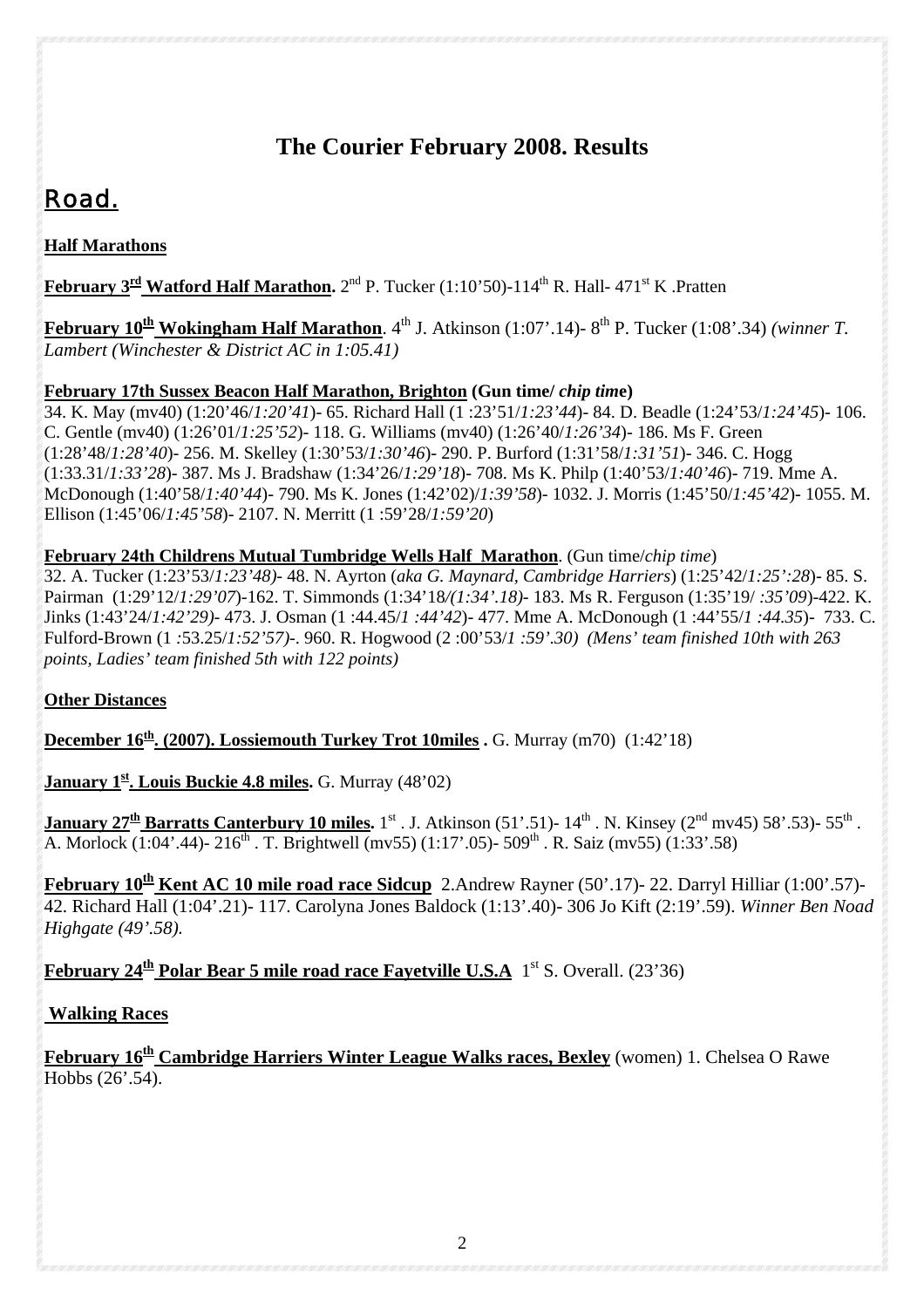## *Cross Country*

#### **January 5th Kent County Cross Country Championships, Detling Show Ground.**

**Senior Men 12400m** 6. J. Poole (41.30)- 7. J. Atkinson (41.48)- 15. P. Tucker (43.14)- 18. A. Gibbins (43.59)- 24. A. Conway (45.08)- 29. D. McKinlay (45.56)- 77. S. Hough (51.15)- 84. R. Hall (52.01)- 109. I. Taylor (54.06)- 175. A. Edwards (1 :03.22) *Blackheath & Bromley team 2nd with 73 points*

**Junior Men 7200m** 7. D. Brewer (26.10)0 14. A. Cliff (27.03)- 22. J. Vintner (28.20) *Blackheath & Bromley team 2nd with 22 points* 

**Under 17 Men 6300m**. 14. A. York (23.35)- 16. S. Cavey (23.37).

**Under 15Boys 4200m.** 3. P. Seseman (15.07)- 13. O. Taylor (16.14)- 17. S. Jackson (16.33)- 28. G. Proctor (17.20)- 32. R. Braden (17.50)- 38. J. Halls (18.11)- 40. G. Gregory (18.16)- 47. T. Chapman (19.24) *Blackheath & Bromley team 2nd with 37 points*

**Under 13 Boys 3200m.** 11. A. Willis (12.48)- 29. R. Webb (13.53).

**Senior Women 7200m.** 1. B. Proctor (27.57)- 15. R. Ferguson (31.09)- 33. C. Lodwig (34.11)- 43. K. Pratten (35.10)- 47. A. McDonaugh (35.52)- 50. K. Jinks (36.06)- 53. A. Cilia (36.34) *Blackheath & Bromley team 2nd with 49 points* 

**Under 17 Women 4200m** 11. R. Smith (19.32)

**Under 15 Girls 3650m** 3. D. Critchley (15.05)- 6. M. Fewster (15.38)- 10. S. Maslin (15.54)- 21. M. Kane (17.49)- 29. D. Webb (20.56). Blackheath & Bromley team  $2<sup>nd</sup>$  with 19 points.

**Under 13 Girls. 3200m**. 6. H. Cook (14.03)- 15. H. Fletcher (15.10)- 18. K. Leonard (15.16). *Blackheath & Bromley team 4th with 39 points.* 

January 5th South West Vets Cross Country, Bicton. 7.6km. 99th . C. Woodcock (32'49) (4th M60/1st M65)

**January 27th South West Vets, Sidmouth**. 8th P. Hamilton (M60) (34'14)

## **Bennett Cup events**

#### **December 22nd. Christmas Yacht Handicap, Hayes**

Position-name-clock time-*net time*-points

1 D. Ryan (30:54/*24:19)*{60 points}- 2 R. Hall (34:41/*24:21)* {59}- 3 S. Littlewood (Guest) (38:00/*24:55)*- 4 A. Bruce- Littlewood (29:18/*24:58* ){58} -5. R. Chambers (1:02:27/*25:02* ){57}-6 G. Coates (34:28/*25:03*) {56}- 7 N. Barber (38:26/*25:11*){55 - 8. S. Gascoigne (45:24/*25:30* ){54} - 9 P. Lovell (44:36/*25:51*){53} - 10 R. Drake (36:48/*25:53* ) {52}- 11. A. Tucker (34:40/*25:55)* {51}- 12. Ms K. Pratten (40:50/*25:55* ){50} - 13. M. Ellison (34:13/*25:58* ){49}- 14 R. Penfold (36:28/*25:58)* {48}- 15 Mrs A. Cook (40:50/*26:10* ){47}-16. A. Lawes (36:34/*26:19* ){46}-17. S. Pairman (35:11/*26:21)* {45}- 18 Ms J. Bradshaw (36:15/*26:30* ){44}- 19 A. Riches (39:50/*26:30* ){43}- 20 R. Brown (37:26/*26:36* ){42}- 21 R. Minting (37:12/*26:42* ){41} - 22 G. Cook (33:45/*26:50)* {40} - 23 T. Delahoy (40:57/*26:57)* {39}- 24 M. Cronin (41:57/*26:57* ){38}- 25 I. Swatton (41:45/*27:05* ){37}- 26 D. Beadle (33:55/*27:10)* {36}- 27 B. Fisher (41:37/*27:12)* {35}- 28 D. Carton (39:58/*27:14* ){34}- 29 W. Slack (40:10/*27:20)* {33}- 30 A. Cliffe (32:33/*27:33*){32}- 31 S. Lloyd (36:21/*27:36* ){31} - 32 Ms A. Cilia (43:12/*28:12* ){30} - 33 M. Gasson (44:52/*28:22* ){29}- 34 G. Williams (34:41/*28:36* ) {28}- 35 Ms J. Eastbury (41:49/*28:44)* {27}- 36 C. Pike (37:52/*28:57*){26}- 37 Mme A. McDonough (42:01/*29:01* ){25}- 38 J. Fenwick (42:22/*29:47* ){24}- 39 D. Churchus (1:02:16/*30:46* ){23}- 40 Ms J. Jones (44:26/*30.56* ){22}.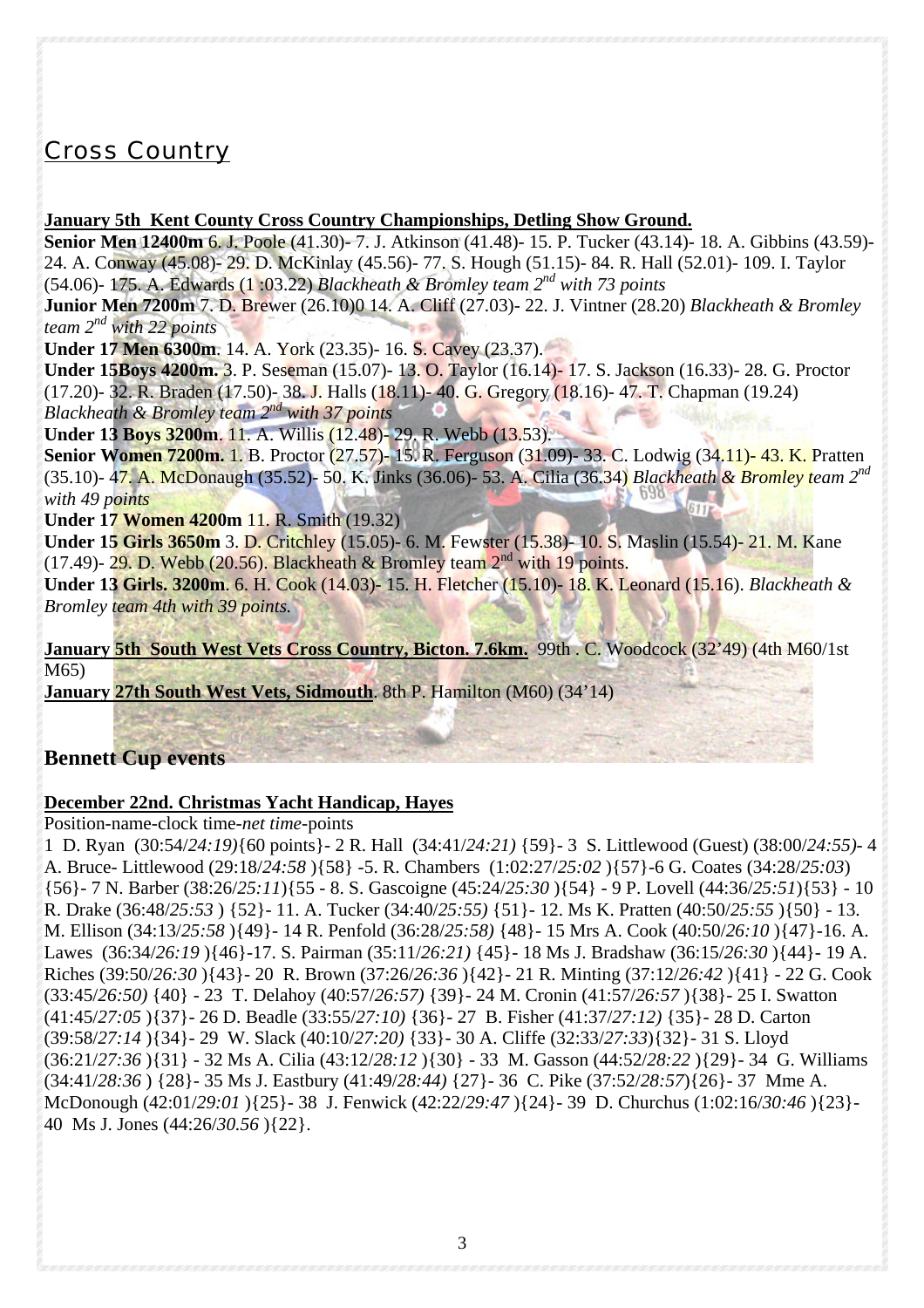#### **December 29th Orion v Blackheath Mob Match, Chingford. Match result (32 to score) Orion Harriers 728 Blackheath & Bromley 1611**

1. A. Littlewood (47.29)- 5. R Smith (49.58)- 8. T Soutar (51.20)- 16. G Cook (53.40) -18. G Williams (53.56) - 25. D Beadle (55.00)-26. T. Webb (55.09)- 29. A. Tucker (55.57) -31. M. Ellison (56.27)- 32. G. Coates (57.04) - 36. Ms J Bradshaw (58.16)- 37. S. Lloyd (58.42)- 47. A Lawes (60.16 -52. M Russell (61.01) -56. C Pike (61.11) - 57. N Barber (61.20) -59 Ms F. Green (61.29) -63. R Brown (62.26)- 66. J Bailey (63.14) - 67. J Phelan (63.23) –69. M Cronin (64.08)-70. D. Lewis (64.40) -71. J. Fenwick (65.17)- 72. D Leal (65.33) -74. W Slack (65.47) -76. A. Riches (65.49)-77. T. Delahoy (65.51) -79 J. E Turner (66.14)- 80 B. Fisher (66.23)- 83.N. Webb (67.10) - 84. I. Swatton (68.08)- 85. Mme. A McDonough (68.08) - 87. J Coates (69.41)- 89. Ms A Cilia (70.22) - 94. M. Gasson (73.43)



#### Handicap placings, times and points

1. T Soutar (44'05) {60}- 2. A Littlewood (45'39) {59}- 3. R Smith (45'58){58} - 4. G Cook (46'10) {57}-5. G Williams (46'31) {5} -6. G Coates (47'09) {55}- 7. A Tucker (47'27) {54}- 8. M Ellison (47'32) {53}- 9. D Beadle (47'55) {52}- 10. M. Cronin (48'03) {51}- 11. N Barber (48'35) {50}- 12. Ms J Bradshaw (48'41) {49}- 13. S Lloyd (48'47) {48}- 14. D Lewis (48'50){47}- 15. J. Fenwick (49'12){46}- 16. D Leal (49'23) {45}- 17. C Pike (49'56) {44}- 18. R Brown (50'06){43}- 19. A Lawes (50'11) {42}- 20. J Bailey (50'39) {41}- 21. J Phelan (50'48) {40}- 22. W Slack (50'57) {39}- 23. J E Turner (51'09) {38}- 24. T Webb (51'09) {37}- 25. B Fisher (51'18) {36}- 26. M Russell (51'31) {35}- 27. T Delahoy (51'36) {34}- 28. Ms. F Green (51'54){33}- 29. A McDonough (52'08) {32}- 30. N Webb (52'25) {31}- 31. A Riches (52'34){30}- 32. I Swatton (52'43) {29}- 33. Ms. A Cilia (53'17) {28}- 34. J Coates (54'41) {27} - 35. M Gasson (55'38) {26}.

#### **January 12th Open 10km, Hayes**

1. N. Gasson (*32'44*/38'24){42} -2. R. Smith (1st MV40) (*33'46*/38'56){26} -3 T. Souter (1st MV50) (*34'22/*40'32){15}- 4. R. Daniel (*33'51*/41'11) {24} -5 D. Hilliar (*35'07*/41'27){11}- 6. G. Cook (2nd mv40) (*32'07*/41'32){50} -7. M. Ellison (3rd mv40) (*31'36* /42'06){53} - 8. O. Taylor (*31'31*/42'31){55}-9. D. Beadle (mv40) (*34'13*/42'38){18}-10 G. Williams (mv40) (*5'05*/42'45){12} -11 Richard Hall (3*2'26*/43'01){45} -12. I. Taylor (MV40) (*32'46*/43'21) {41} -13. B. Mcshane MV40 (*32'56* /43'26) {40}-14. G. Coates 2nd MV50 (*33'11*/43'36) {34} -16 S. Pairman MV40 (*33'16/* 44'16) {31} -17 S. Lloyd (MV40) *32'58* /44'53 {39} -19 D. Ellison (MV40) (*33'52* /44'57) {23} -22. Ms R. Ferguson (1st W/1st FV35)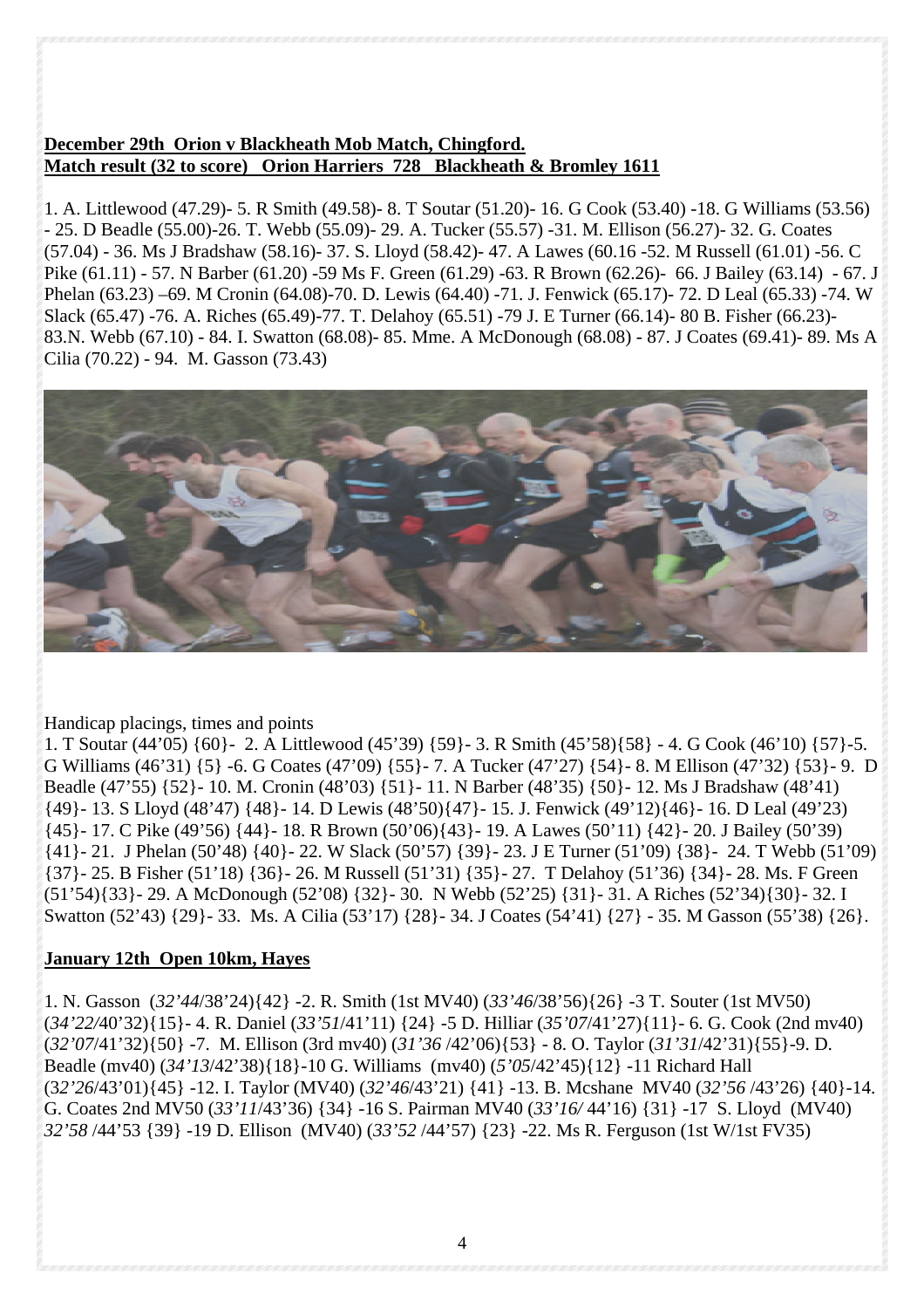(*28'45*/45'10) {60} -23. Ms J. Bradshaw (2nd W/ 2nd FV35) (*33'36*/45'11){28}-25 A. Lawes (3rd MV50) (*33'07*/ 45'42) {36} -26 C. Gentle (MV40) (*35'47*/45'47) {10} -29 P. Mackrell (*31'00*/46'00){58}-32. C. Pike (MV50) (*33'09*/46'49){35}-34 R. Drake (*33'55*/47'00){22} -35. N. Barber (MV40) (*31'41*/47'06){52} -37 A. Seddon MV40 (*31'08*/47'38) {56}- 38 J. Halls (*30'29*/47'39) {59} -39. M. Salmon (MV50)(*34'51*/47'51){13} -40 R. Brown (MV50) (*33'05*/47'55){37}- 44. B. Bater (MV40) (*36'50*/48'30){5} - 45 M. Cronin (1st MV60) (*31'01*/48'31) {57}-46 A.Tucker (MV40) (*39'50* /49'00) {2}-47 J. Bailey (MV50) (*34'21*/49'41){17}-48 J. Phelan (MV50) (*34'22*/49'47){16} -50 Ms C. Lodwig (3rd W) (*33'56*/49'51){21}- 51 P. Hills (MV50) (*34'12*/49'52) {19}-52. Ms K. Pratten (*32'00*/50'00) {51} -54 D. Carton (MV50)(*34'03*/ 50'13){20}- 55 J. Osman (*33'48*/50'28) {25} - 56. W. Slack (MV50) (*32'59*/50'34) {38}- 57 J. Fenwick (2nd MV60) (*32'35*/50'45){44}- 58. T. Delahoy (MV50) (*33'41*/50'51){27} - 62 B. Fisher (3rd MV60) (*33'12*/51'12) {33} -63 I. Swatton (MV40) (*32'21*/51'16){46}-65. Mme A. McDonough (1st FV45) (*32'16*/51'41) {47} -68 M. Compton (MV50)(*32'42*/ 53'17){43} -69 Ms. J. Eastbury (3rd FV35) (*36'24*/53'34) {8}-70. Ms A. Cilia (2nd FV45)(*32'15*/53'35) (48}-72 C. Jones-Baldock (*32'09*/54'19){49}-73 M. Gasson (MV60) (*33'15*/54'35){32}-75 S. Ridgewell (MV50) (*36'43*/55'38) {6}-76 A. Riches (*38'08*/55'53){4}-78 S. Gascoigne (MV40) (*33'18*/57'03) {30}-79 C. Rowe (MV60) (*33'30*/58'15) {29}-80 Ms A. Helmsley (FV35) (*40'10*/58'40){1}-82 S. Hollingdale (MV50) (*34'37*/ 1:00'32){14}-83 Ms E. Harker (*39'36*/1:00'36){3}-84 N. Ives (*36'36*/1:04'31) {7}-85 J. Robinson (MV60) (*41'43*/1:05'33) {1}-86 Ms E. Barrett (*47'34*/1:06'14) {1}-87 Ms E. Burns (*47'29*/1:06'14){1}-88 D. Churchus (1st MV70) (*31'36* /1:15'51) {54}-89 R. Chambers (MV70) (*36'24* /1:21'04){9}



#### Leading handicap places and times

1. Ms R. Ferguson (*28'45*){60 points}-2. J. Halls (*30'29*){59}-3. P. Mackrell *(31'00*){58}- 4. M. Cronin (*31'01*){57}-5. A. Seddon (*31'08*){56}- 6. O. Taylor (*31'31*){55} -7. D. Churchus (*31'36*) {54} -8. M. Ellison (*31'36*) {53} -9. N. Barber (*31'41*) {52}- 10. Ms K. Pratten (*32'00*){51}- 11. G. Cook (*32'07*){50} -12. C. Jones-Baldock (*32'09*){49} -13. Ms A. Cilia (*32'15*) (48} -14. Mme A. McDonough (*32'16*){47}- 15. I. Swatton (*32'21*){46}-16. Richard Hall (3*2'26*){45}.17. J. Fenwick (*32'35*){44}-18. M. Compton (*32'42*){43} - 19. N. Gasson (*32'44*){42}-20. I. Taylor (*32'46*) {41}-21. B. Mcshane (*32'56*){40}.

## February 2<sup>nd</sup> Ranelagh Harriers v Blackheath & Bromley A.C. Mob Match, Petersham.

#### *Match Result (31 to score)1st Ranelagh 920 2nd Blackheath 1047*

4. R. Smith (mv40) (47'.05)- 6. T. Souter (47'.05)- 7. R. Beswick (48'.12) 10. N. Ayrton (49'.32)- 11. D. Hilliar (49'.35)- 12. C. Keen (49'.36)- 13. G. Cook (49'.52)- 15. A. Tucker (50'.10)- 16. D. Beadle (50'.48)- 19. G. Williams (51'.05)- 21. S. Pairman (52'.03)- 22. G. Coates (52'.21)- 25. Ms R. Ferguson (52'.57)- 26. T. Sutton (53'.04)- 31. S. Lloyd (54'.04)- 33. A. Lawes (54.19')- 34. Ms J. Bradshaw (54'.29)- 37. R. Brown (55'.04)- 42. C. Pike (56'.23)- 44. J. Phelan (56'.45)- 45. A. Seddon (56'.46)- 47. N. Barber (57'.16)- 51. D. Carton (58'.15)- 52. M. Cronin (58'.18)- 54. Ms C. Lodwig (58'.28)- 56. T. Delahoy (58'.41)- 58. Ms C. Jones-Baldock (59'.02)- 59. J. Bailey (59'.16)- 62. A. Riches (59'.43)- 67. Ms J. Eastbury (1:01'.35)- 68. Mme. A. McDonough (1:02'.07)- 72. Ms A. Cilia (1:03'08)- 73. W. Slack (1:03'.45)- 77. J. Fenwick (1:05'.12)- 85. W. Orton (1:20'.10).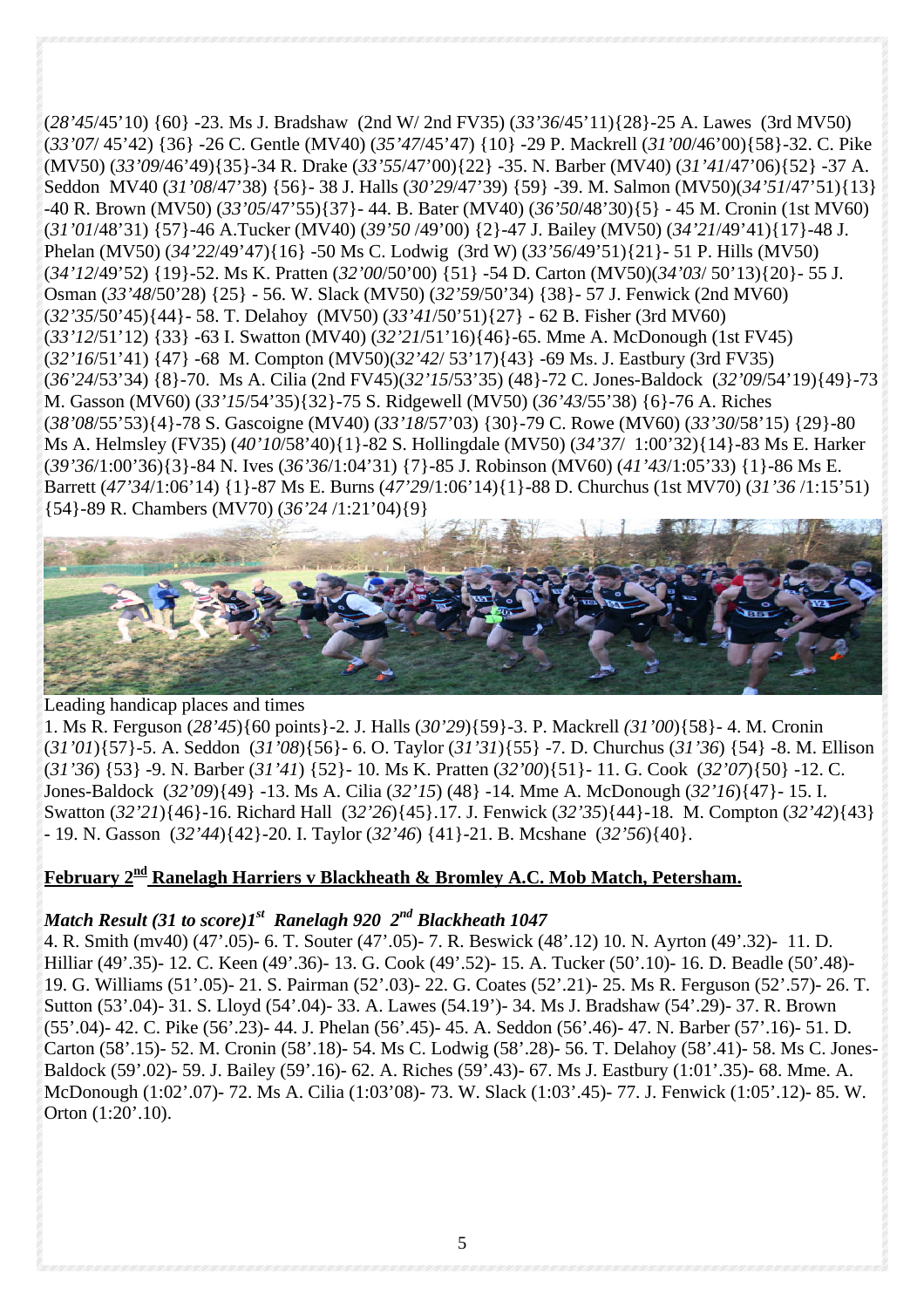#### Handicap results

1.Ms C. Jones-Baldock *(30'.22)*(60 points)- 2. A. Riches *(32'.38)(*59)- 3. T. Delahoy *(34'.26)(*58) - 4. R. Brown *(34'.34)(*57)- 5. Ms A. Cilia *(34'.43)(*56)- 6. J. Phelan *(34'.45)*(55)- 7. A. Tucker *(34'.55)*(54)- 8. D. Carton *(35'.45)*(53)- 9. T. Sutton *(35'.49)(*52)- 10. M. Cronin *(35'.58)*(51)- 11. Mme. A. McDonough *(36'.07)*(50)- 12. Ms J. Eastbury *(36'.20)*(49)- 13. Ms C. Lodwig *(36'.28)(*48)- 14. S. Pairman *(38'.08)*(47)- 15. A. Seddon *(37'.11)*(46)- 16. G. Coates *(37'.16)(*45)- 17. N. Barber *(37'.21)(*44)- 18. J. Bailey *(37'.21)*(43)- 19. Ms R. Ferguson *(37'.27)(*42)- 20. A. Lawes *(37.34'*)(41)- 21. N. Ayrton *(38'.07)*(40)- 22. S. Lloyd *(38'.09)* (39)- 23. Ms J. Bradshaw *(38'.29)* (38)- 24. C. Keen *(38'.26)* (37)- 25. D. Hilliar *(38'.40)* (36)- 26. G. Williams *(38'40)*(35)- 27. C. Pike *(38'.43)(*34)- 28. T. Souter *(38'.54)(*33)- 29. G. Cook *(39'.17)(*32)- 30. D. Beadle *(39'.18)*(31)- 31. W. Slack *(39'.35)(*30)- 32. R. Smith *(39'.50)(*29)- 33. R. Beswick *(41'.42)*(28) - 34. J. Fenwick *(42'.12)*(27)- 35. W. Orton *(57'.55)*(26).



## *Bennett Cup leaders after 7 events.*

1. A. Tucker (273 points)- 2. A. Cilia (266)- 3. A. McDonough (264)- 3. D. Beadle (264)- 5. T. Delahoy (263)- 5. G. Coates (263)- 7. A. Lawes (262)- 8. C. Pike (260)- 9. J. Bradshaw (258)- 10. G. Williams (256)- 10. G.Cook (256)

#### **January 26<sup>th</sup> Southern Cross country Championships Parliament Hill,**

Senior Women. 83 Rosie Ferguson (38.57)- 97. Bridget Davey (39.52)- 107 Jane Bradshaw (40.09)- 126. Kate Pratten (41.22); 14th team, 1st Kent team -147. Ella Fisher (42.33)-164 Carolyna Jones-Baldock (43.51)- 165 Clare Lodwig (43.51)- 204 Annie McDonough (45.32); 23rd Team- 218. Anne Cilia (46.38) – 233. Tara Emery (47.13)- 257. Justine Eastbury (49.47).

**February 10<sup>th</sup> Cinque Mulini 10km race Milan, Italy**. 9<sup>th</sup> Michael Skinner (33'.33)

## **February 9th Southern Schools Inter Counties Cross Country Championships,Paddock Wood.**

**Senior Boys** 18<sup>th</sup>Alex Bruce Littlewood.- 39th Alastair Cliff- 69<sup>th</sup> Sam Simpson. girls 42<sup>nd</sup> Catherine Chambers –60th Hannah Garcia. Inter Boys race 6th Phil Sesemann.-. 14th Ben Greenhalgh- 31st Hector Kurtyanek. girls 8th Danielle Critchley *(gained automatic selection for the English Schools)*.- 34th Michelle Fewster- 59th Sophia Maslin- 67th Jessica Saville- 70th. Amy Mitchell **Junior Boys race** 32<sup>nd</sup> Will Mercer- 43rd Sam Jackson- 47th Robert Yates- 86th Adam Willis-. **girls** 68th Jessica Jones- 71st, Lauren Heria- 80th Hannah Cook- 84th Hope Stenning- 87th Kayleigh Leonard.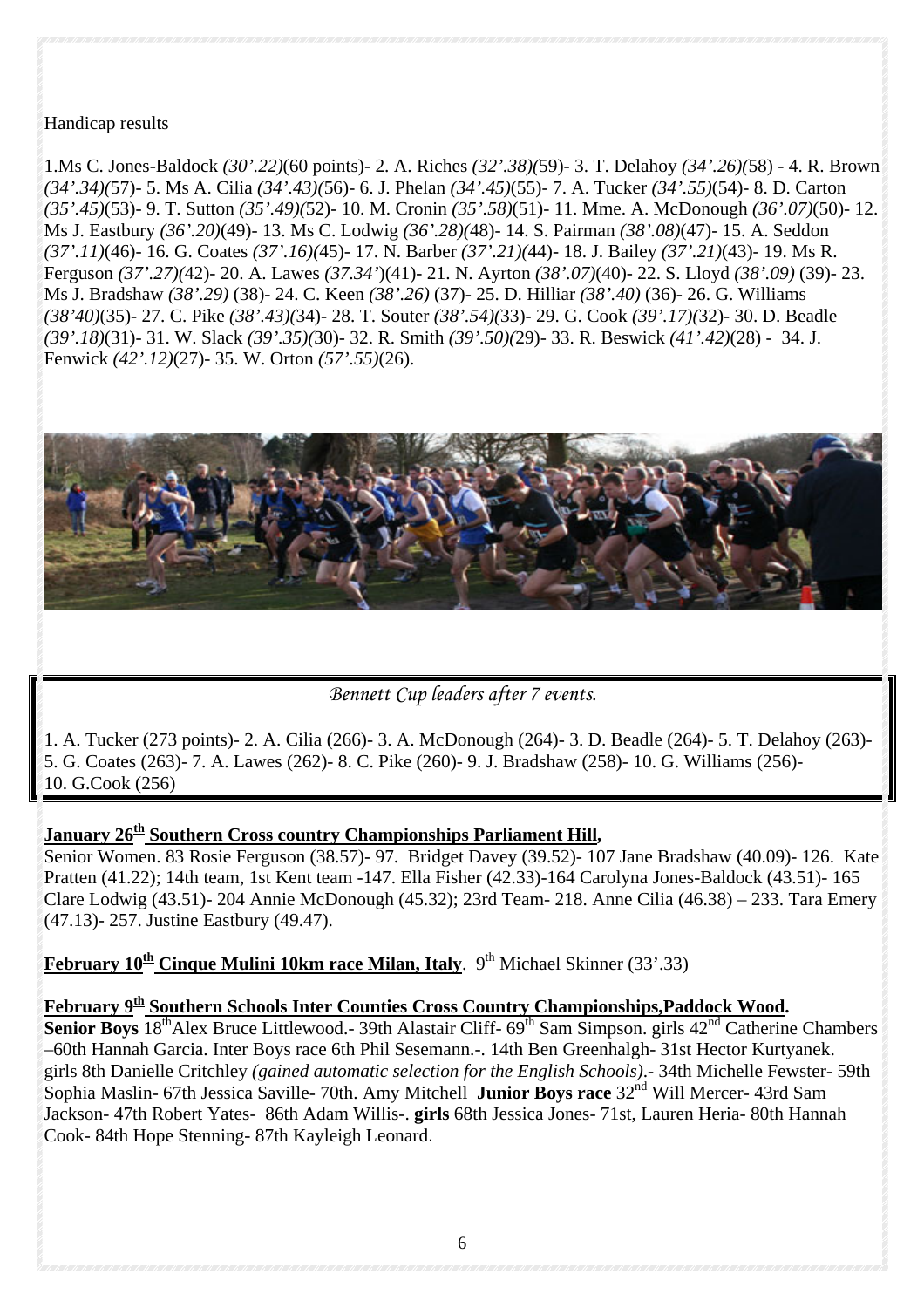## **February 16th Kent League races, Nurstead Court, Meopham**.

Women. 3<sup>rd</sup>.Jennie Butler (23'.08)- 5<sup>th</sup> Rosie Ferguson (24'.08)- 10<sup>th</sup> Ella Fisher (25'.21) (scoring 1<sup>st</sup> Ladies team)-  $16^{th}$  Clare Lodwig (25'.57) -  $20^{th}$  Kate Pratten (26'.18) -  $33^{rd}$  Carolyna Jones Baldock (27'.27). Men. 16<sup>th</sup> Alex Gibbins- 18<sup>th</sup> Dave McKinlay- 19<sup>th</sup> Alex Bruce Littlewood- 29<sup>th</sup> Nick Gasson- 34<sup>th</sup> David Griffin- 35<sup>th</sup> Roy Smith- 53<sup>rd</sup> Jonathan Vintner- 66<sup>th</sup> Richard Hall. *the team finished third* 

#### **February 23rd English National Cross Country Championships, Alton Towers**.

**Senior Men 12000m** 5. Mike. Skinner (32'47)- 46. Andy Rayner (34'41)- 99. Peter. Tucker (35'47)- 100. James Poole (35'59)- 128. Alex.Gibbins (36'28)- 233. Dave. McKinlay (38'10)- 302. Dan Ryan (35'58)- 315. Nick Gasson (39'09)- 362. Roy Smith (39'54)- 466. David Griffin (41'24))- 601. Richard Hall (43'27) 676. Brendon. McShane (44'19) 953. Steve Hough (48'51)- *Blackheath & Bromley team finished 8th out of 99 finishing teams*.

**Senior Women**. **8000m** 61. Siobhan Budd (27'39)- 93. Jenny Butler (28'26)- 143. Jane Bradshaw (29'44)- 215. Kate Pratten (38'57) -277. Katy Jinks (33'24)- 330. Justin Eastbury (34'51)- 341. Anne Cilia (35'11) *Blackheath & Bromley finished 18th* 

**Junior Men 10000m** 61. Dan Brewer (31'08)- 99.Alex Bruce-Littlewood (32'14)- 160.Richard Daniel (34'28) -195. James Vintner (36'49) *Blackheath & Bromley finished 9th*

U**nder 17 men 6000m** 72. Steve Cavey (16'08)

**Under 15 boys 4500m** 4. Phillip Sesemann (11'42)- 41. Hector Kurtyanek (12'29)- 163 Sam Jackson (13'31)- 190. Will Mercer (13'45)- 241. Greg Proctor (14'04)- 315. Jonathan Halls (14'56). *Team finished 11th* **U15 girls 4000m** 74. Daniella Critchley (14'45)- 118. Michelle Fewster (15'09) -182. Sophia Maslin (15'47)- 214. Mel Kane (16'13)-255. Rachel Robinson (17'00) *Blackheath & Bromley finished 8th.* **Under 13 boys 3000m** 141. Adam Willis (12'11) –195. Nicholas Webb (12'32) **Under 13 girls 3000m** 242. Hope Stenning (14'10).

## *Track & Field*

#### **January 19/20th SEAA Indoor Championships- Lee Valley Athletic Centre.**

**Senior Men**. 60m. 1st Round heat 1. 3. D. Bovell (7.00)- heat 2. 3. D. Doyley (7.04)- heat 6. J. Barbour- heat 9. 3. T. Taiwo (7.06)- 2nd Round heat 1. 3. J. Barbour (6.91)- heat 3. 4. D. Doyley (6.97)- heat 4. 4. D. Bovell (7.00)-  $2<sup>nd</sup>$  SF. 4. J. Barbour (6.89) ; 200m heat 3. 1. D. Doyley (23.1)-  $2<sup>nd</sup>$  SF. 2. D. Doyley (22.40)- F. 4. D. Doyley (22.54) ; 400m heat 3. 3. E. Harrison (51.12)- heat 6. 4. I. Allerton (51.39)- 1st SF 5. I. Allerton (51.22)- 3rd SF. 5. E. Harrison (50.91) : 1500m heat 2. 3. D. McKinlay (4'00.48)- F. 8. D. McKinlay (4'.08.3) ; 60m hurdles heat 1. 3. T. Sodeyi (8.10)- F. 3. T. Sodeyi (8.01); Pole vault A. Williams (Nht). **Senior Women**. 400m. heat 3. 2. S. Singer (59.65)- 1st SF. 3. S. Singer (58.19)- F. 5. S. Singer (57.86); Shot putt 4. S. Brown (13.28) (12.58-13.28 over 5 putts).

**Under 20 Men.** 60m. heat 3. 1. J. Alaka (7.03)- heat 7. 1. J. Alexander (7.82)- 2<sup>nd</sup> SF 4. J. Alexander (7.22)-3rd SF. 1. J. Alaka (6.98)- F. 2. J. Alaka (6.81); 200m. Heat 1. 1. J. Alaka (22.81)- 2<sup>nd</sup> SF. 1. J. Alaka (22.15)- F. 1. J. Alaka (21.80) ; 400m heat 1. 5. A. Blair (53.30)- 60m hurdles 1. A. Al-Ameen (8.17) ; PV 1. S. Huggins (4.91m) (4.60-4.91m over 5 vaults).

**Under 20 Women**. 60m. Heat 1. A. Shand-Whittingham (7.70)- SF. 1. A. Shand-Whittingham (7.64)- F. 1. A. Shand-Whittingham (7.54) ; 200m heat 2. 1. A. Shand-Whittingham (25.13)- F. 1. A. Shand-Whittingham  $(24.53)$ ; 400m heat 1. 4. S. McLellan (1'.01.27)-  $2<sup>nd</sup>$  SF 4. S. McLellan (1'.00.69) ; PV 1. R. Arnheim (3.40m) (3.20-3.40m over 3 vaults) ; LJ 2. L. Blackie (5.50m) (5.18-5.50m over 6 jumps) ; TJ 2. L. Blackie (11.71m) (11.33-11.71m over 4 jumps) ; Shot 1. S. Brown (13.50m) (11.96- 13.50m over 5 puts). **Under 17 Men**. 60m. 1st Round. Heat 3. 3. D. Coelho (7.7)- heat 6. 1. D. Putnam (7.26)- 3. M. Fletcher (7.41)-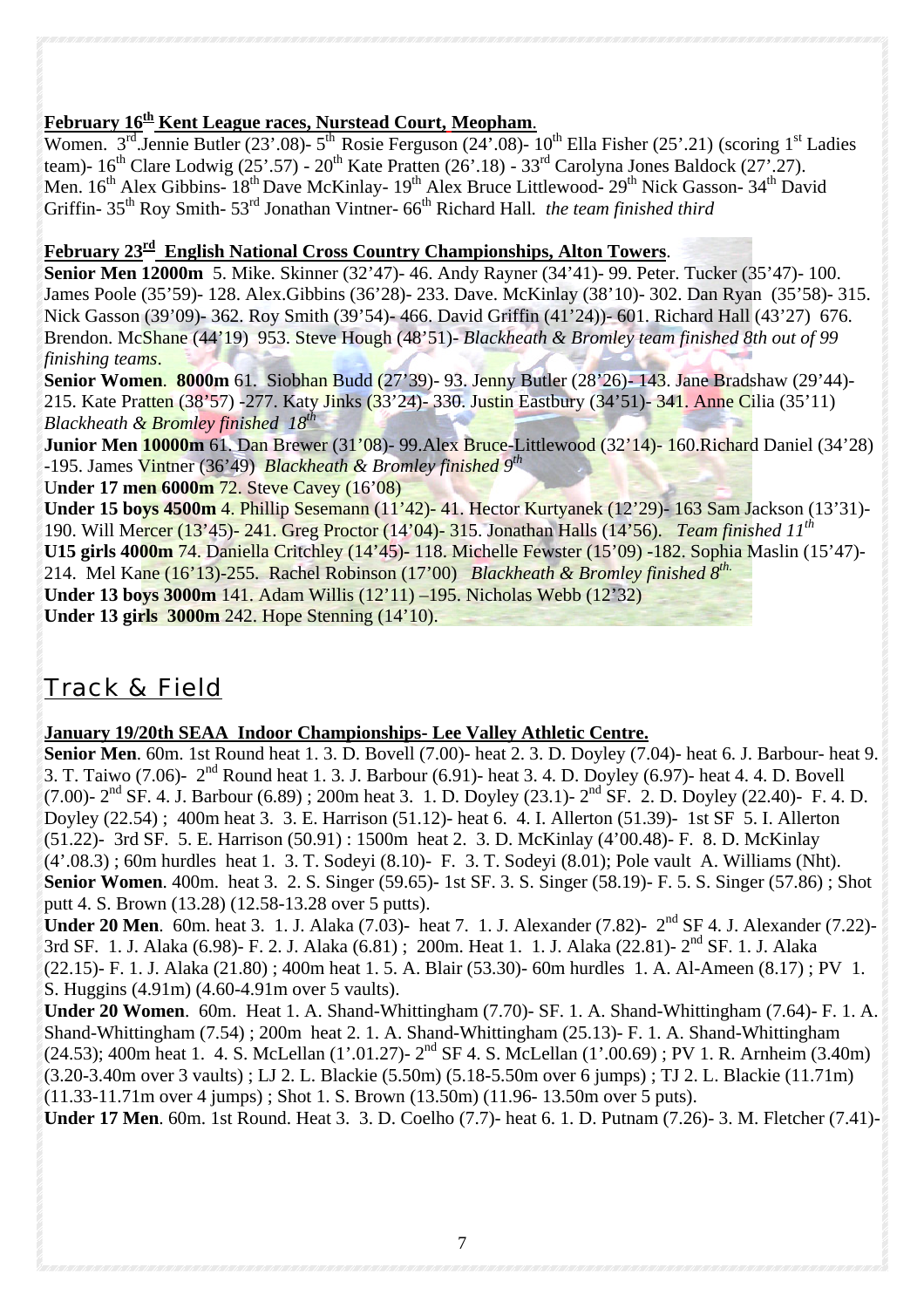$2<sup>nd</sup>$  Round. Heat 3. 1. D. Putnam (7.16)- 4. M. Fletcher (7.34)- 1st SF. 2. D. Putnam (7.10)- F. 4. D. Putnam (7.11) ; 200m. Heat 1. 1. D. Putnam (23.1)- 1st SF. 1. D. Putnam (23.59)- F. 1. D. Putnam (22.14) ; 400m heat 1. 5. B. Parkin (56.28)- heat 2. 1. T. Bensted (51.74)- 1st SF. 1. T. Bensted (52.66)- F. 1. T. Bensted (51.20) ; 60m hurdles. Heat 2. 4. B. Hopkins (8.83)- F. 3. B. Hopkins (8.6).

**Under 17 Women**. 60m. Hurdles. Heat 5. 2. D. Annon (8.06)- 2nd SF. 3. D. Annon (8.00) ; 200m - F. 3. D. Annon (26.21) ; 1500m F. M. Fewster (5'.14.16) ; HJ. 2. J. Matthews (1.70m) (1.55-1.70m over 5 jumps) ; LJ. 6. J. Matthews (5.08m) (4.61- 5.08m) ; Shot 4. K. Jones (10.20m) (9.30-10.20m over 6 jumps).

**Under 15 Girls**. 60m hurdles. Heat 2. 2. L. Stevens (9.19) ;  $2^{nd}$  SF. 4. L.. Stevens (9.77) ; PV. 4. A. Huggins (2.30m) (2.00-2.30m over 5 vaults)- 6. S. Parr (2.20m) (2.10-2.20 over 3 vaults) ; LJ. 10. L. Stevens (4.40m) (4.16-4.40m over 3 jumps).

## January 26/27<sup>th</sup> Kent Indoor Championships- Lee Valley Athletic Centre.

**Senior Men**. 60m. heat 1. 1. D. Bovell (6.99)- heat 2. 1. E. Harrison (7.13)- 2. D. Haque (7.13)- F. 1. D. Bovell (6.96)- 2. D. Haque (7.06)- 4. E. Harrison (7.12) ; 400m.F. 5. E. Harrison (50.04) : 1500m F. 1. D. McKinlay (4'.06.8) ; 60m hurdles F. 1. A. Al Ameen (8.32); Pole vault A. Williams (3.60m) (as mv50) **Senior Women**. 60m. F. 1. V. Cole (7.74) ; PV. E. Hughes (3.20m) ; Shot put 1. S. Brown (13.91) **Under 20 Men**. 60m. heat 1 1. A. Al Ameen (7.29)- heat 2. 1. J. Alexander (7.24)- 2. M. Morrison (7.25)- 4. A. Stockdale (7.42) - F. 1. J. Alexander (7.19)- 2. A. Al. Ameen (7.21) ; 400m. F. 2. A. Blair (53.73) 60m hurdles F. 1. A. Al Ameen 8.10) ; PV 1. S. Huggins (4.92m) ; LJ 5. A. Stockdale (4.93m) ; Shot F. 1. A. Stockdale (8.42m).

**Under 20 Women**. 400m F. 2. S. McLellan (1'.00.50) ; 800m F. 2. S. Crocker (2'35.41)- 60m hurdles F. 2. S. McLellan (9.86) ; PV 1. R. Arnheim (3.40m)- 2. E. Godley (3.10m); LJ 1. L. Blackie (5.37m); TJ 1. L. Blackie  $(11.52m)$ ; Shot 1. S. Brown  $(13.33m)$ .

**Under 17 Men.** 60m. 1st Round. Heat 2. 1. D. Putnam (7.21)- 3. D. Coelho (7.64). - F. 1. D. Putnam (7.09) ; 200m F. 1. D. Putnam (22.58) ; 400m F.1. D. Putnam (50.21) ; 60m hurdles. F. 2. B. Hopkins (8.71 **Under 17 Women**. 60m. Hurdles. Heat 1. 1. G. Sheppard (8.16)- heat 2. 1. D. Annon (8.00) F. 2. D. Annon (7.95) ; 200m F. 1. D. Annon (26.29) ; 800m heat 2. 1. D. Critchley (2'40.09)- 2. M. Fewster (2'40.24)- F. 1. D. Critchley (2'21.00)- 2. M. Fewster (2'29.09); HJ. 2. J. Matthews (1.65m); LJ. 6. J. Matthews (4.96m) ; Shot 4. K. Jones (10.32m).

**Under 15 Girls**. 60m hurdles. Heat 2. 2.C Colegate (8.55)- 4. V. Munt (8.92) ; 400m F. 1. J. Moore (1'08.37) ; 800m 2. J. Jones (2'44.14) ; 60m hurdles F. L. Stevens (9.66)- 5. R. Jones (1.39); PV. 1. A. Huggins (2.40m); LJ. 2. L. Stevens (4.62m)- 7. J. Moore (4.13m).

## **February 3rd Indoor International, Bratislava (Slovak Republic)** 60m Danny Doyley (England team) (6.98)

**Celtic Games in Cardiff**. 60m hurdles 1. Alex Al Ameen (8.10); pole vault 1. Scott Huggins (Scottish Senior International). (4.85m); long jump 1. James Groocock (7.39m).

**Birmingham Games** under 20 women 200m. Anike Shand Whittingham. (24.28)

**UKA Inter City Indoor Challenge Cardiff** long jump 5<sup>th</sup> Lauren Blackie (representing London South)  $(5.34\text{m})$ ; triple jump 6<sup>th</sup> Lauren Blackie (11.53); 60m Lorraine Ugen (7.9); 200m Lorraine Ugen.(25.97)

**February 9th Scottish Junior Championships**. Under 20 mens' pole vault 1. Scott Huggins (4.80m), *(a new Championship best);* under 15 girls pole vault 1. Anna Huggins (2.40m).

**February 8/9th Norwich Union World Championships Trials and UK Championships, Sheffield**  Womens Triple jump 4. Sandra Alaneme (Brunel University) (12.86m); 60m hurdles. Heats Taiwo Sodeyi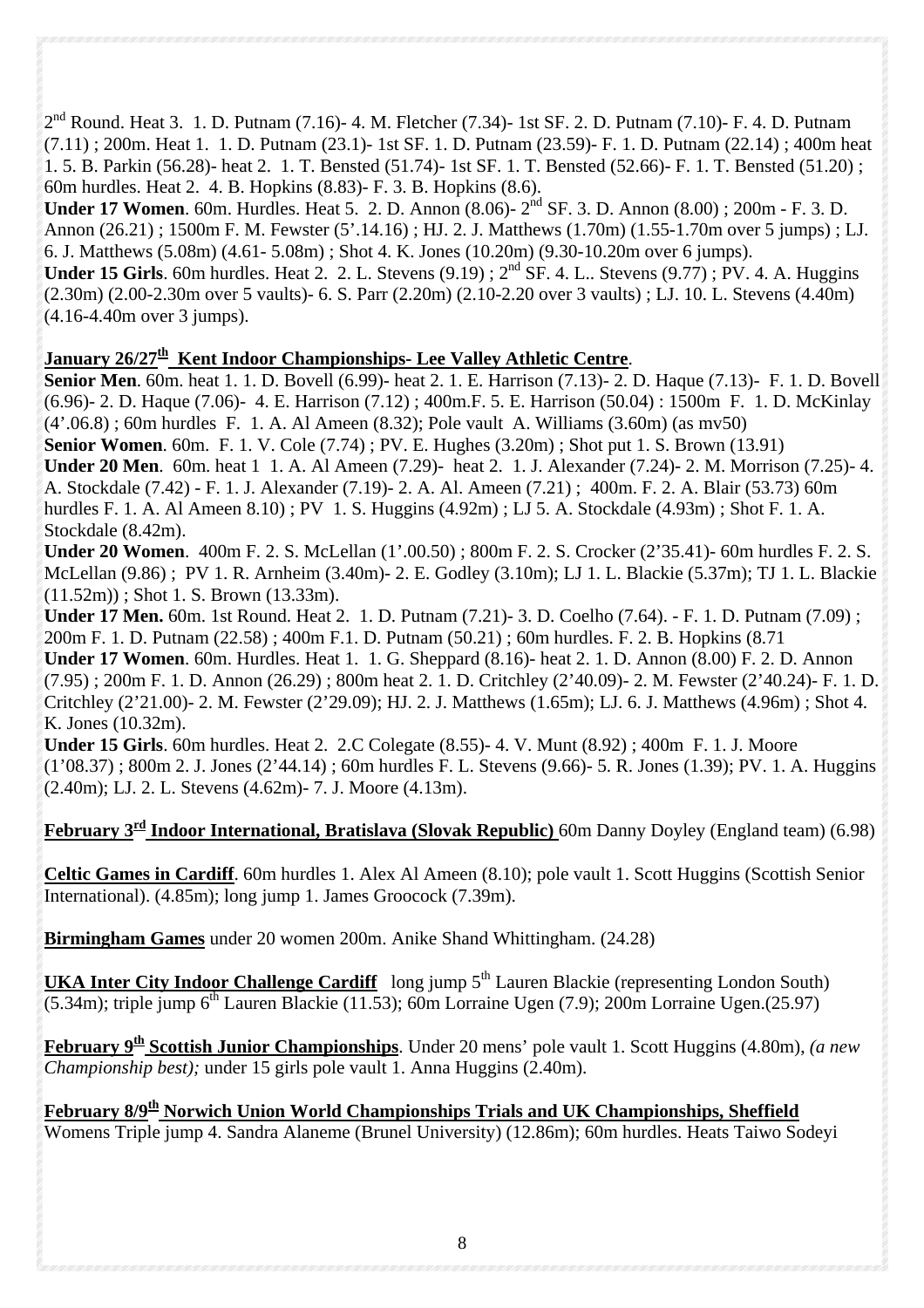(8.01) B final Taiwo Sodeyi (8.03); mens' 60m SF. Jonathan Barbour (6.82); womens' 60m heats Lorraine Ugen (7.87)- Vickie Cole (7.92).

## **February 10th BVAF 2008 Indoor Pentathlon Championships, Lee Valley Athletics Centre**.

**Mens'v50**. 3rd Clem Leon. (total 2564 points). Individual events and scoring. 60m hurdles (12.1/*334pts*) / Long Jump (4.22m/*439pts*) /Shot putt (8.21m/*450pts*) / High Jump (1.48m/*636pts*)/ 200m (23.9/*705pts*).

**February 13th International meeting. Great Britain v Netherlands, Lee Valley Athletics Centre.** Junior Men's Pole Vault. 5th S. Huggins (4.95m) *(New junior men's Scottish record)*

**February 12th Norwich Union Grand Prix Birmingham** womens 60m heats 5. M. Douglas (7.38).

**February 13th London South in the Indoor City Challenge Sheffield.** Women's 60m. 1.M. Douglas (7.34)- 3. A. Shand Whittingham (7.54); shot 5. S. Brown (14.15m); long jump L. Blackie (5.32m)

#### **February 23rd England Athletics Indoor Under 20 Championships Birmingham**

**Under 20 Women** 60m 1. A. Shand Whittingham (7.47); 200m heat (qual) A. Shand Whittingham (24.64)- Final. 4. A. Shand Whittingham (24.82); **Under 20 men** 200m. 1. J. Alaka (21.87); 60m F. 3. J. Alaka (6.86); 60m hurdles 1. A. AlAmeen (7.98)- 3. S. Merrill (8.05); pole vault 2. S. Huggins (4.90m); long jump 2. J. Groocock. **Under 17 men** 200m 1. D. Putnam (21.94); 60m 3. D. Putnam (7.04); 400m heats (qual)1.T. Bensted (49.81)- F. 3. T. Bensted (50.19).

### February 23/24<sup>th</sup> National Vets Championships, Lee Valley Athletics Centre.

**Mens' v50**. 60m. <sup>1st</sup> heat 2. T. Phillips (7.93) {DNQ}; 200m 1<sup>st</sup> heat 3. T. Phillips (25.73)- Final 4. T. Phillips (25.82). **Mens' v60**. 1500m Final. 1. P. Hamilton (5'2.99); 3000m F. 1. P. Hamilton (10'47.57). **Mens' v70**. Shot putt 2. G. Hickey (10.36m). **Womens' v50**. 60m Final A. 1. H. Godsell (8.58); 200m Final A. 2. H. Godsell (28.56).